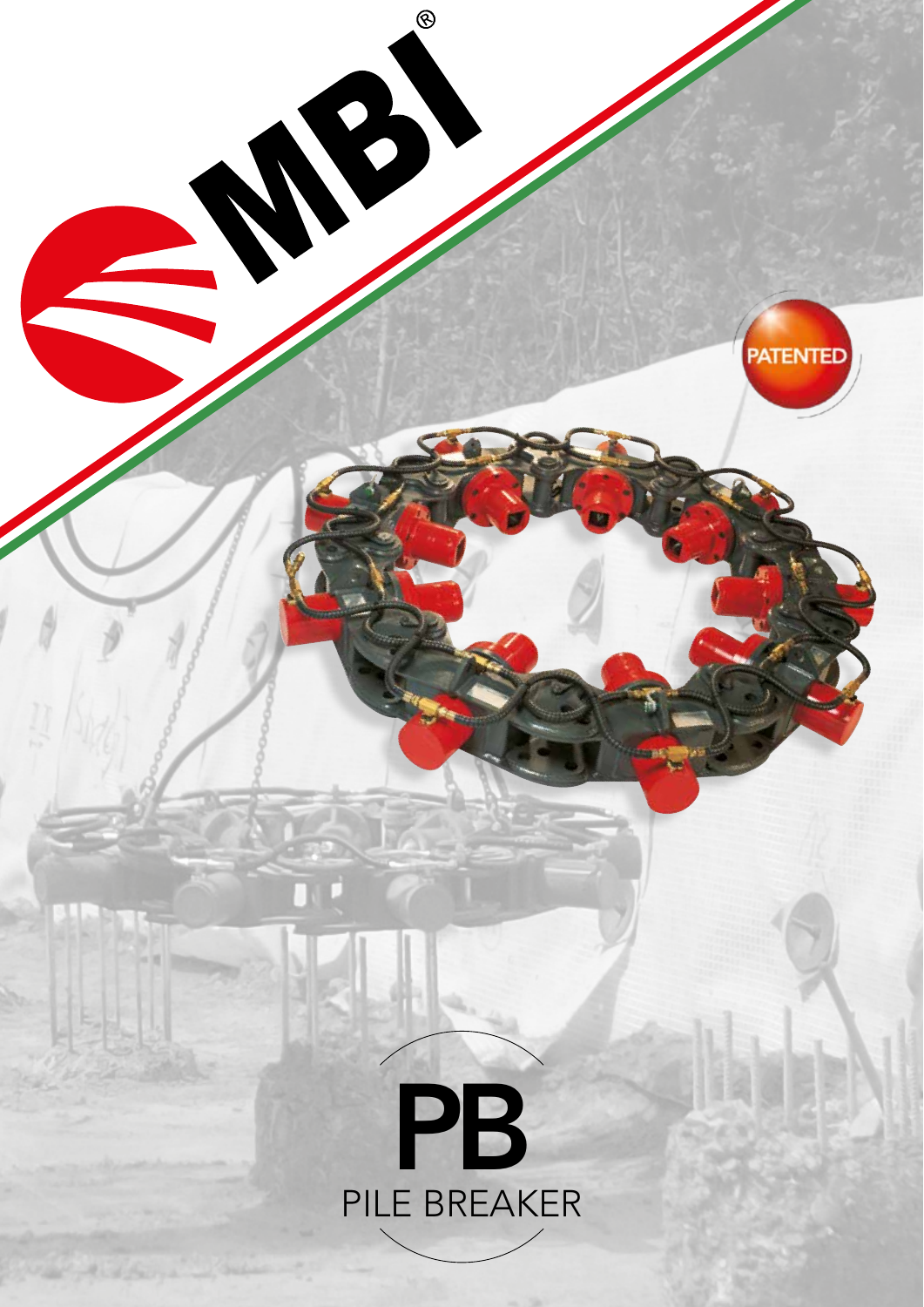

Round pile breaker



# PILE BREAKER PB

The PB is used in pillar construction and demolition to crush the concrete part of the pillar without damaging the steel reinforcements. In addition, its modular design allows a perfect adaptability of the tool to the specific size and shape of the pillars.

• The unique design, composed of cylinder modules and links, allows perfect fit with different pile shapes and sizes enabling great efficacy and high versatility on the job.

• The different tip kits, with different tip length, enable easy maintenance and perfect fit with the job.

**• Its lifting kit** allows the PB to be used with cranes, excavators or other construction machines.

• PB is available in light and heavy series, dedicated to different piles dimensions.

### How does it work?







1 Position the PB around the pillar.





2 Activating the oilflow, PB crushes the concrete part without damaging the lower structure.



Lifting up, PB takes *3*out the concrete and leaves the steel rods free.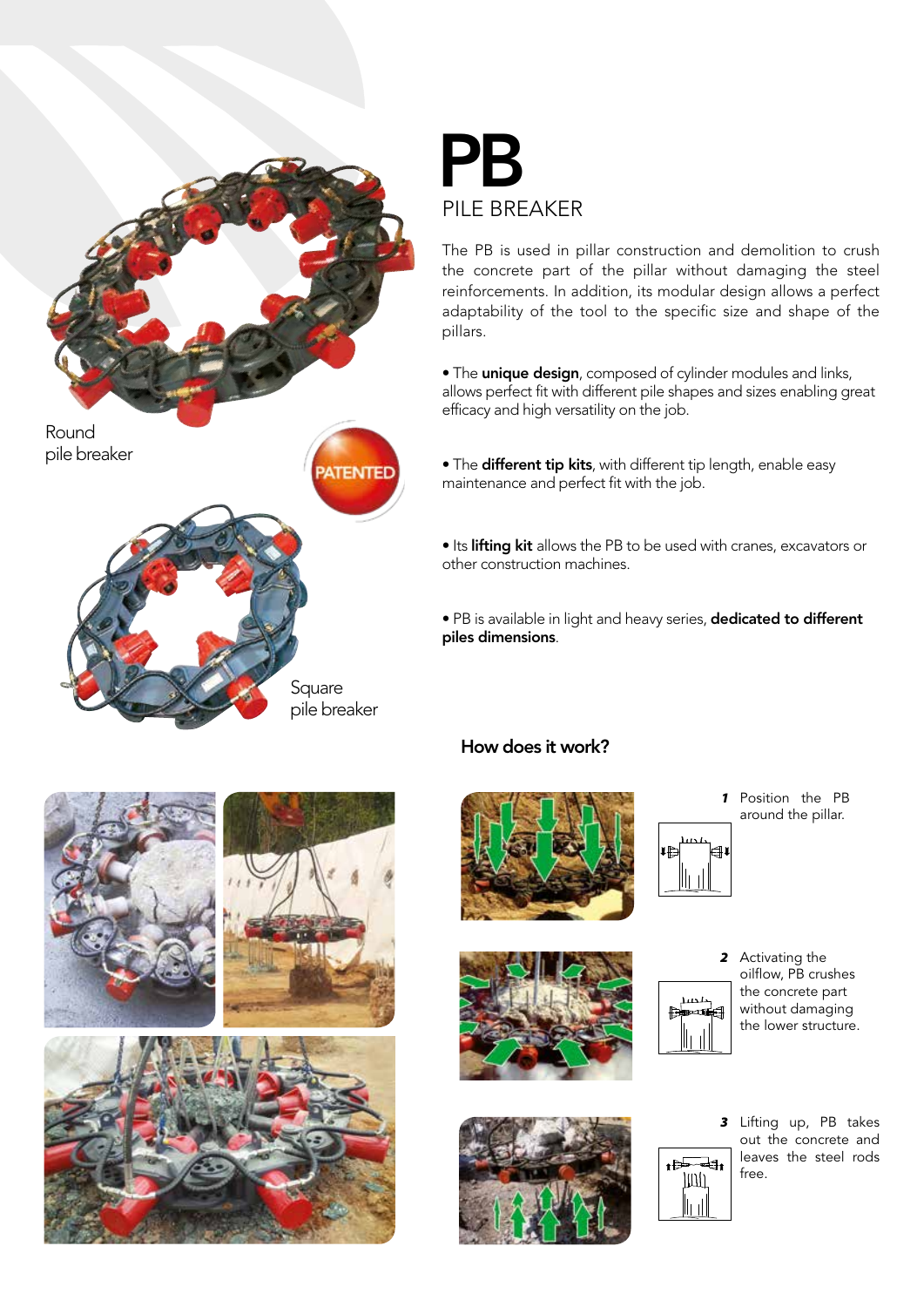

## PILE BREAKER LIGHT SERIES





PB CONFIGURATION ELEMENTS + LINK CORNER



#### PB CONFIGURATION WITH ELEMENTS ONLY

### TECHNICAL DATA BT.PBL.06

| <b>SIDE/DIAMETER PILE</b><br>$(mm) \pm 10$ mm         |                  | <b>ROUND PILES</b> |              |                |           |              |     |         |              |           |     |              |  |  |  |  |
|-------------------------------------------------------|------------------|--------------------|--------------|----------------|-----------|--------------|-----|---------|--------------|-----------|-----|--------------|--|--|--|--|
|                                                       |                  | $\mathbf 0$<br>400 | 450          |                | 550       | 600          | 650 | 700     | 750          | 800       | 850 | 900          |  |  |  |  |
| <b>EXCAVATOR</b><br><b>WEIGHT</b>                     | t                | $10 - 15$          |              |                | $10 - 15$ |              |     | 15-20   |              | $15 - 20$ |     |              |  |  |  |  |
| <b>ELEMENTS</b>                                       | n <b>r</b>       | 6L<br>6L           |              | 7 <sub>1</sub> | 7L        | 7L           | 8 L | 8L      | 8L           | 9L        | 9L  | 9L           |  |  |  |  |
| TIP TYPE                                              | M                |                    | $\mathsf{C}$ | L              | M         | $\mathsf{C}$ | L   | M       | $\mathsf{C}$ | L         | M   | $\mathsf{C}$ |  |  |  |  |
| <b>TOOL WEIGHT</b>                                    | kg               |                    | 1000         |                | 1160      |              |     | 1330    |              | 1490      |     |              |  |  |  |  |
| <b>HYDRAULIC</b><br><b>WORKING</b><br><b>PRESSURE</b> | bar              | 320-350            |              | 320-350        |           |              |     | 320-350 |              | 320-350   |     |              |  |  |  |  |
| OIL FLOW                                              | V <sub>min</sub> |                    | 150          | 175            |           |              |     | 200     |              | 225       |     |              |  |  |  |  |
| <b>DIMENSION H</b>                                    | mm               |                    | 1700         |                | 1900      |              |     | 2050    |              | 2200      |     |              |  |  |  |  |

We are constantly improving our products and therefore we reserve the right to change the design and technical specifications without prior notice.